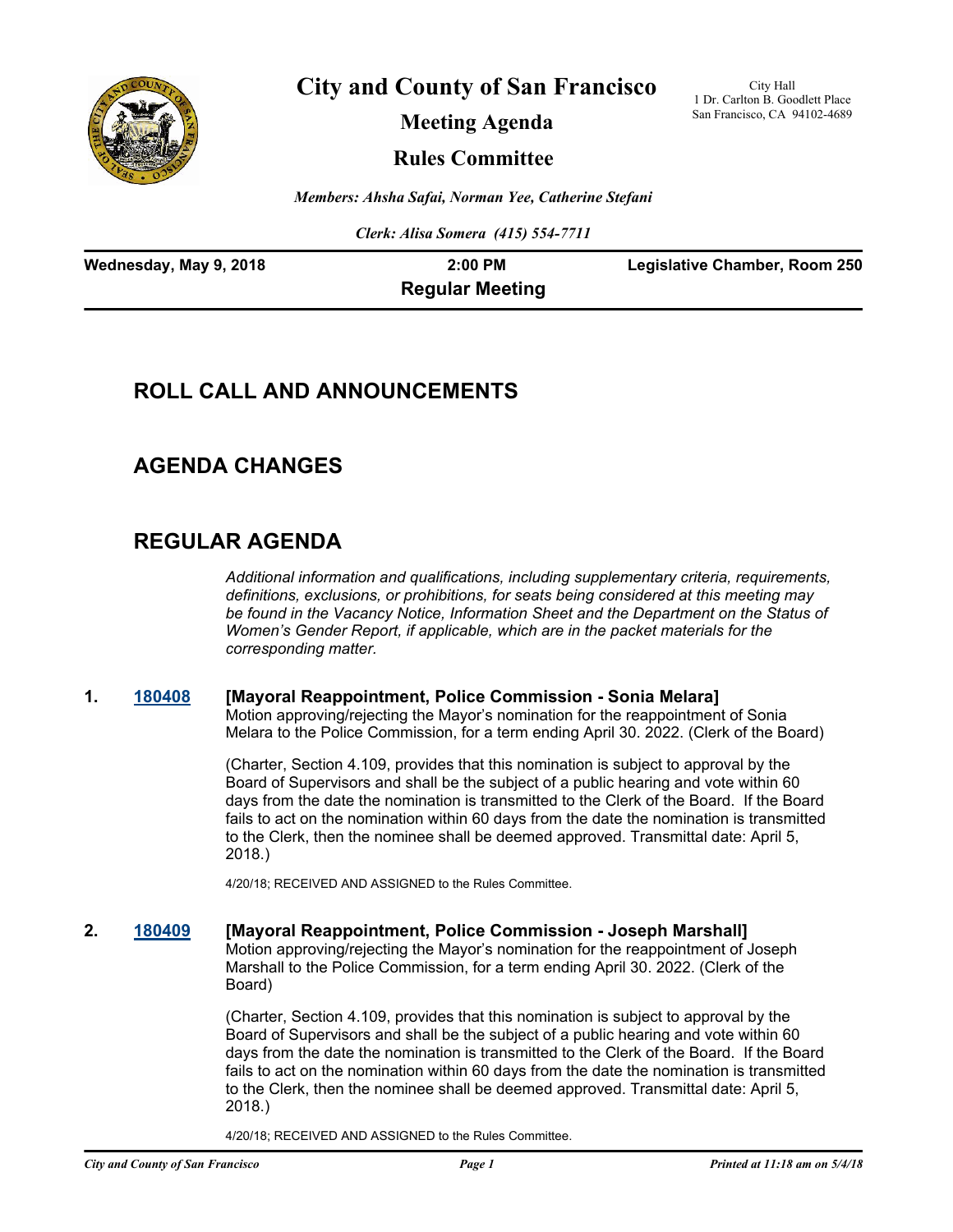## **3. [180473](http://sfgov.legistar.com/gateway.aspx?m=l&id=33342) [Appointment, Children, Youth and Their Families Oversight and Advisory Committee]**

Hearing to consider appointing one member, term ending July 1, 2020, to the Children, Youth and Their Families Oversight and Advisory Committee. (Clerk of the Board)

Seat 7, succeeding Mia "Tu Mutch" Satya, resigned, shall be a person who is a disconnected transitional-aged youth, as that term is used in Charter, Section 16.108, 18 through 24 years of age at the time of appointment, and who is familiar with the issues and challenges faced by disconnected transitional-aged youth and with services, programs, and systems for them, for a two-year term ending July 1, 2020.

5/4/18; RECEIVED AND ASSIGNED to the Rules Committee.

*1 seat / 1 applicant Jada Curry, seat 7*

## **4. [171140](http://sfgov.legistar.com/gateway.aspx?m=l&id=32682) [Administrative Code - Process for Establishment of Cultural Districts] Sponsors: Ronen; Cohen, Kim, Fewer, Sheehy and Yee**

Ordinance amending the Administrative Code to create a process for the establishment of cultural districts in the City to acknowledge and preserve neighborhoods with unique cultural heritage, and to require City departments to report to the Board of Supervisors and the Mayor regarding existing cultural districts previously established by resolution; and affirming the Planning Department's determination under the California Environmental Quality Act.

10/24/17; ASSIGNED UNDER 30 DAY RULE to the Rules Committee.

11/3/17; REFERRED TO DEPARTMENT.

11/30/17; RESPONSE RECEIVED.

## **5. [180193](http://sfgov.legistar.com/gateway.aspx?m=l&id=33062) [Municipal Elections Code - Noncitizen Voting in School Board Elections] Sponsors: Yee; Fewer and Ronen**

Ordinance amending the Municipal Elections Code to implement Proposition N, adopted at the November 8, 2016, election, by requiring the Department of Elections to develop a voter registration affidavit for certain non-United States citizens to vote in School Board elections; to include a notice on voter materials informing non-United States citizens that any information provided to the Department may be obtained by the federal government; and to create other documents related to non-United States citizens voting in School Board elections, as defined herein.

2/27/18; ASSIGNED UNDER 30 DAY RULE to the Rules Committee.

3/6/18; REFERRED TO DEPARTMENT.

## **6. [180322](http://sfgov.legistar.com/gateway.aspx?m=l&id=33191) [Administrative Code - Priority Housing Status for Persons Discharged from Residential Behavioral Health Programs] Sponsors: Sheehy; Ronen**

Ordinance amending the Administrative Code to require the Department of Homelessness and Supportive Housing to give a priority to adults who have been discharged from residential behavioral health programs when making assignments to housing programs, and to coordinate with the Department of Public Health to ensure access to uninterrupted supportive services for such persons.

4/3/18; ASSIGNED UNDER 30 DAY RULE to the Rules Committee.

4/10/18; REFERRED TO DEPARTMENT.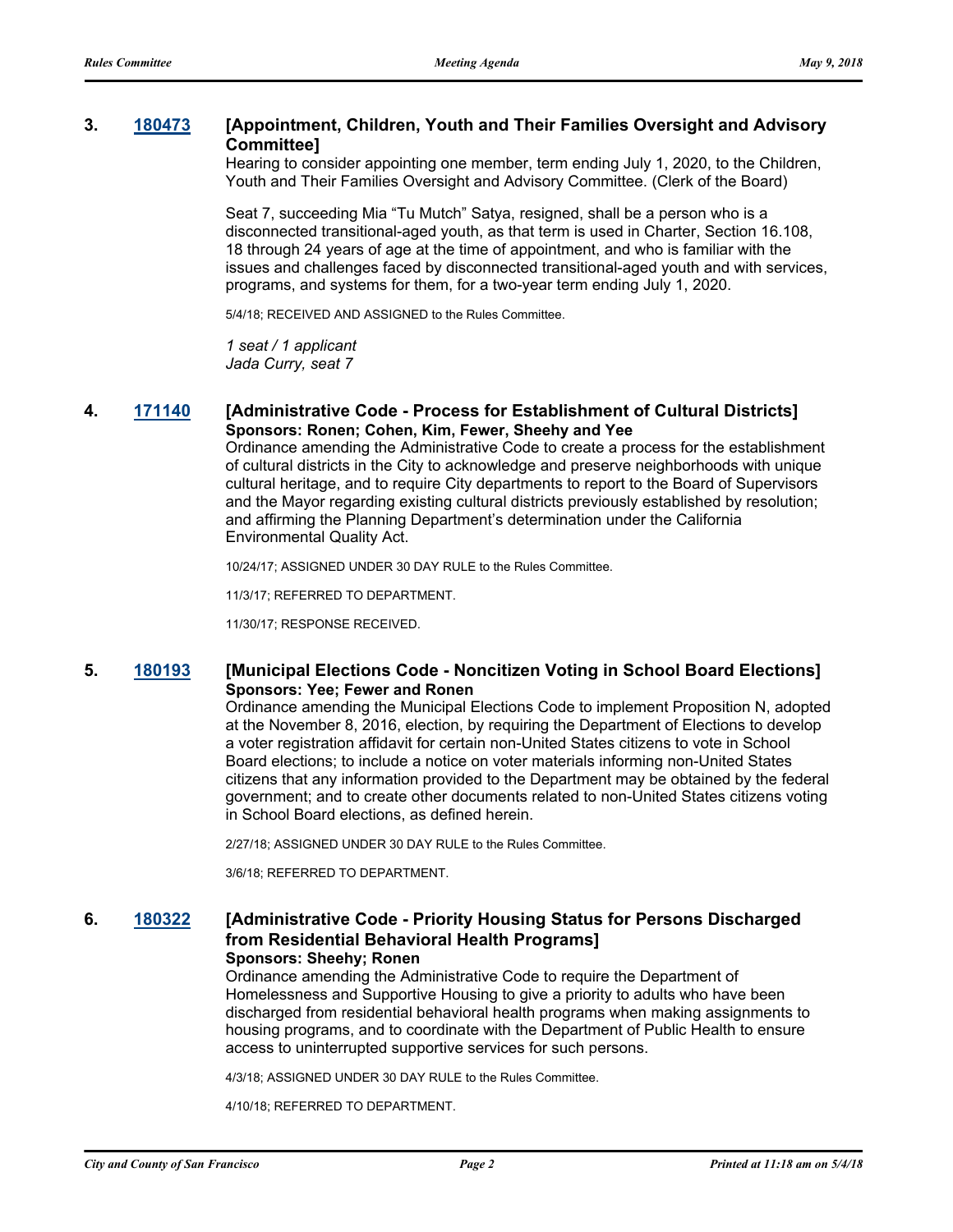## **7. [180316](http://sfgov.legistar.com/gateway.aspx?m=l&id=33185) [Administrative Code - Health Insurance for Successor Agency Commissioners] Sponsor: Mayor**

Ordinance amending the Administrative Code to allow members of the Successor Agency Commission to be eligible to participate in the City's Health Service System.

4/3/18; ASSIGNED UNDER 30 DAY RULE to the Rules Committee.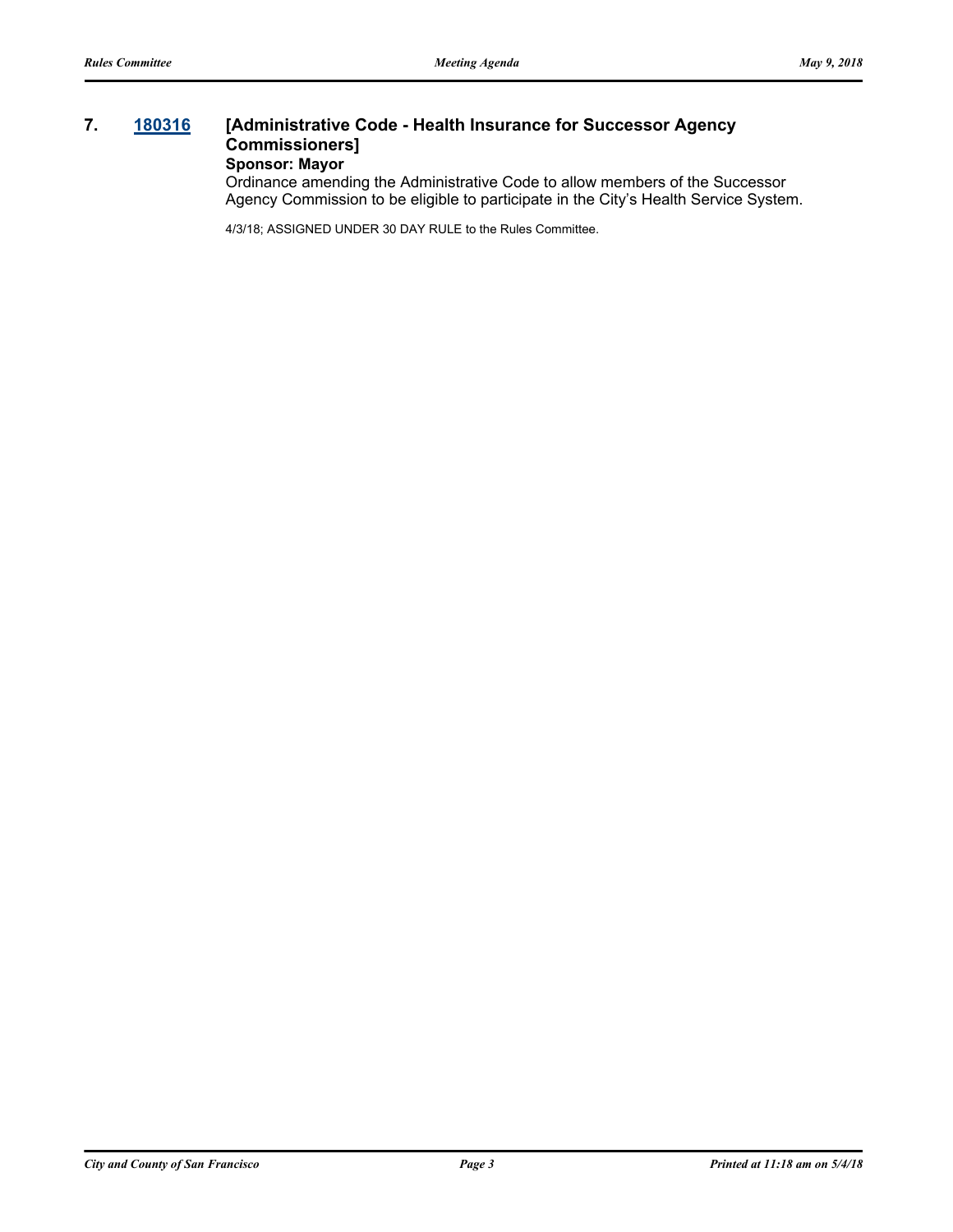## **8. [180280](http://sfgov.legistar.com/gateway.aspx?m=l&id=33149) [Campaign and Governmental Conduct Code - Campaign Finance and Conflict of Interest]**

## **Sponsor: Peskin**

Ordinance amending the Campaign and Governmental Conduct Code to 1) prohibit earmarking of contributions and false identification of contributors; 2) modify contributor card requirements; 3) require disclosure of contributions solicited by City elective officers for ballot measure and independent expenditure committees; 4) require additional disclosures for campaign contributions from business entities to political committees; 5) require disclosure of bundled campaign contributions; 6) extend the prohibition on campaign contributions to candidates for City elective offices and City elective officers who must approve certain City contracts; 7) require committees to file a third pre-election statement prior to an election; 8) remove the prohibition against distribution of campaign advertisements containing false endorsements; 9) allow members of the public to receive a portion of penalties collected in certain enforcement actions; 10) require financial disclosures from certain major donors to local political committees; 11) impose additional disclaimer requirements; 12) permit the Ethics Commission to recommend contract debarment as a penalty for campaign finance violations; 13) create new conflict of interest and political activity rules for elected officials and members of boards and commissions; 14) specify recusal procedures for members of boards and commissions; and 15) establish local behested payment reporting requirements for donors and City officers.

(Pursuant to Campaign and Governmental Conduct Code, Section 3.204, this matter requires two-thirds vote of the full membership of the Board of Supervisors (8 votes) for passage.)

3/20/18; ASSIGNED to the Rules Committee.

3/26/18; REFERRED TO DEPARTMENT.

4/3/18; AMENDED.

4/3/18; AMENDED.

4/3/18; AMENDED.

- 4/3/18; AMENDED.
- 4/3/18; AMENDED.
- 4/3/18; AMENDED.

4/3/18; AMENDED.

4/3/18; AMENDED.

4/3/18; AMENDED.

4/3/18; AMENDED.

4/3/18; RE-REFERRED AS AMENDED to the Rules Committee.

4/3/18; AMENDED.

4/16/18; REFERRED TO DEPARTMENT.

4/26/18; RESPONSE RECEIVED.

# **ADJOURNMENT**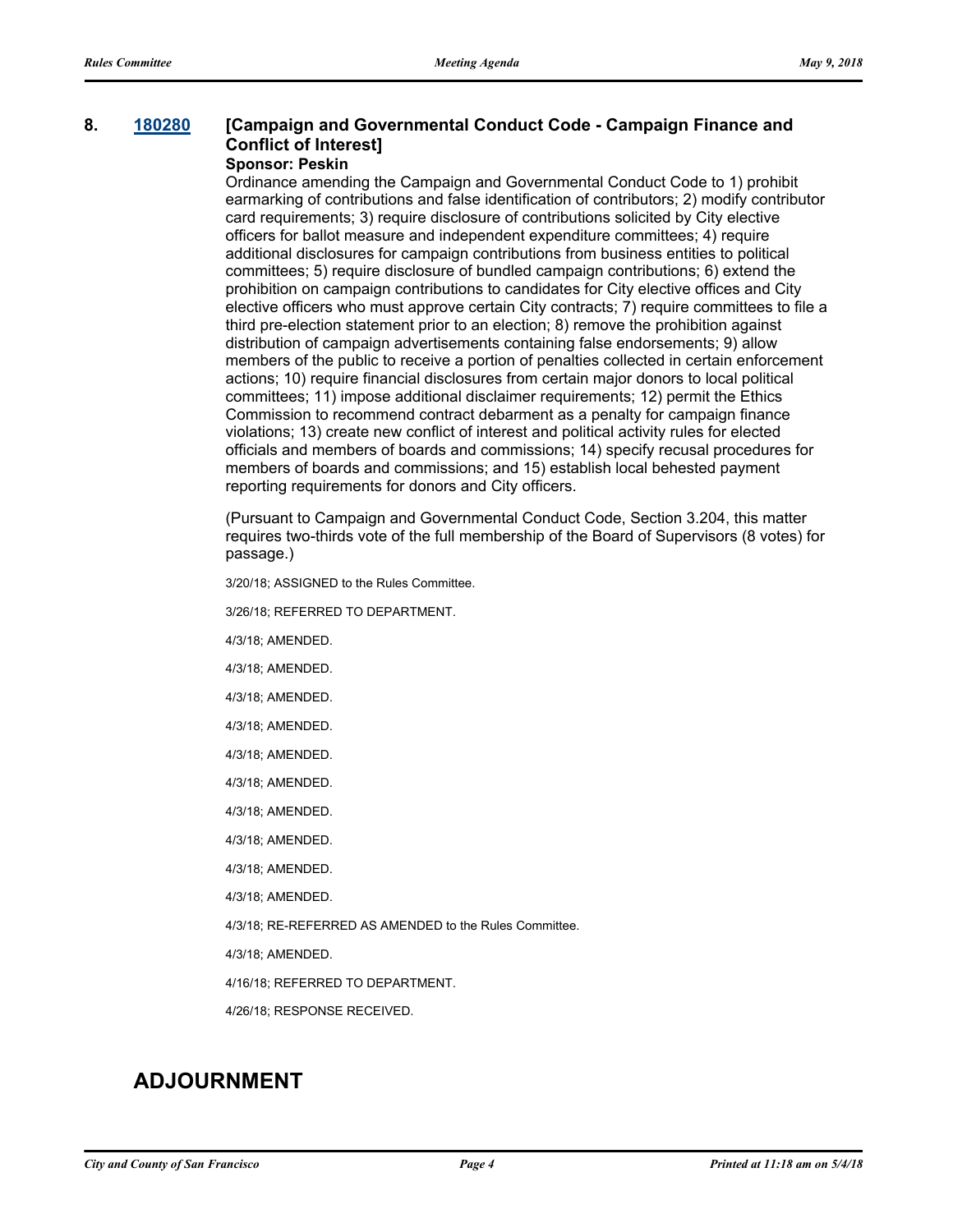*NOTE: Pursuant to Government Code Section 65009, the following notice is hereby given: if you challenge, in court, the general plan amendments or planning code and zoning map amendments described above, you may be limited to raising only those issues you or someone else raised at the public hearing described in this notice, or in written correspondence delivered to the Board of Supervisors at, or prior to, the public hearing.*

# **LEGISLATION UNDER THE 30-DAY RULE**

*NOTE: The following legislation will not be considered at this meeting. Board Rule 3.22 provides that when an Ordinance or Resolution is introduced which would CREATE OR REVISE MAJOR CITY POLICY, the Committee to which the legislation is assigned shall not consider the legislation until at least thirty days after the date of introduction. The provisions of this rule shall not apply to the routine operations of the departments of the City or when a legal time limit controls the hearing timing. In general, the rule shall not apply to hearings to consider subject matter when no legislation has been presented, nor shall the rule apply to resolutions which simply URGE action to be taken.*

## **[180424](http://sfgov.legistar.com/gateway.aspx?m=l&id=33293) [Administrative Code - Care Coordination Pilot Project] Sponsor: Breed**

Ordinance amending the Administrative Code to establish a three-year pilot project that will provide coordinated care planning for individuals who are frequent users of City social services and other City resources.

4/24/18; ASSIGNED UNDER 30 DAY RULE to the Rules Committee.

4/30/18; REFERRED TO DEPARTMENT.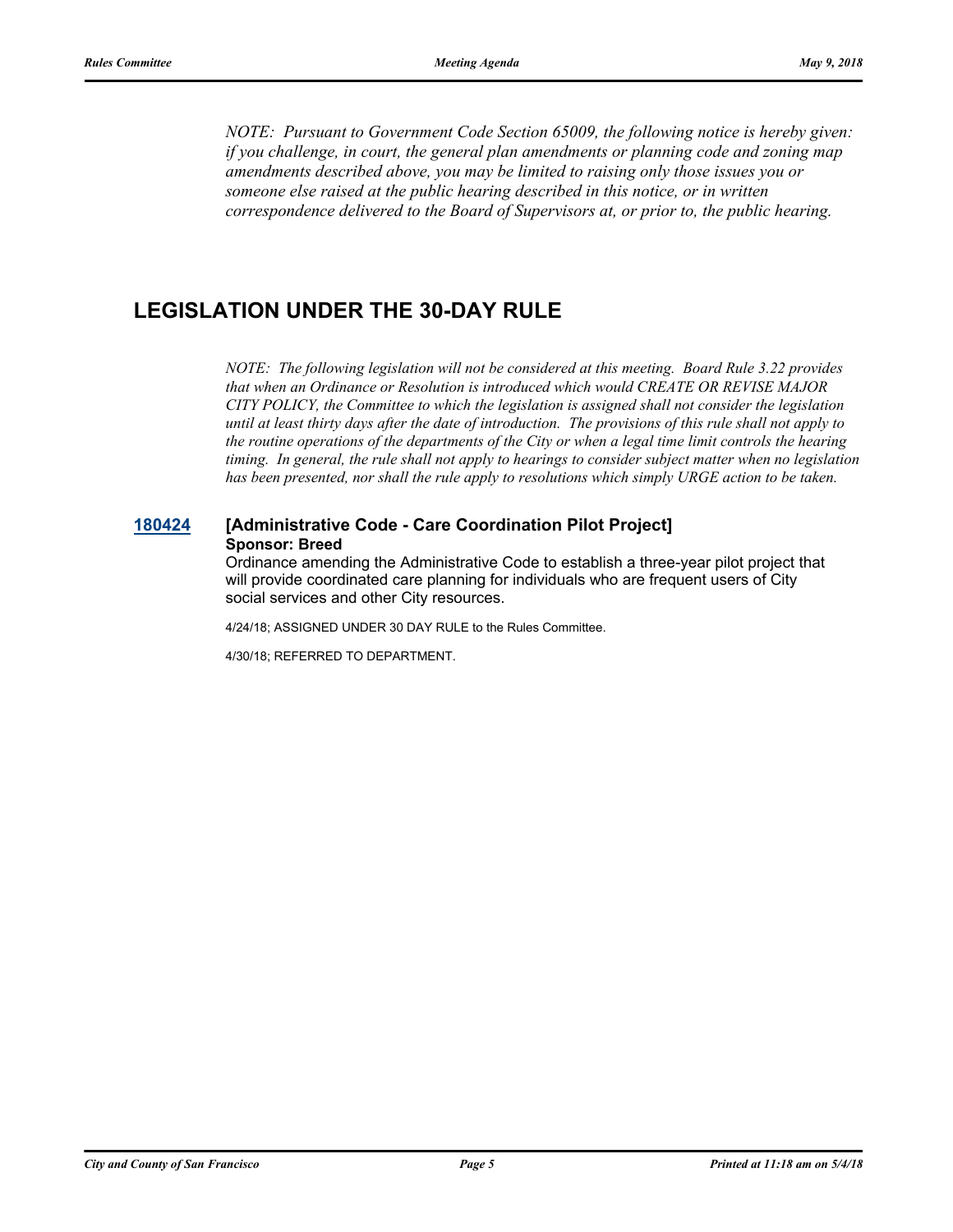## **Agenda Item Information**

Each item on the Consent or Regular agenda may include the following documents:

1) Legislation, 2) Budget and Legislative Analyst report,

3) Department or Agency cover letter and/or report, 4) Public correspondence

Items will be available for review at City Hall, 1 Dr. Carlton B. Goodlett Place, Room 244, Reception Desk.

## **Meeting Procedures**

The Board of Supervisors is the legislative body of the City and County of San Francisco. The Board has several standing committees where ordinances and resolutions are the subject of hearings at which members of the public are urged to testify. The full Board does not hold a second public hearing on measures which have been heard in committee.

Board procedures do not permit: 1) persons in the audience to vocally express support or opposition to statements by Supervisors or by other persons testifying; 2) ringing and use of cell phones, pagers, and similar sound-producing electronic devices; 3) bringing in or displaying signs in the meeting room; and 4) standing in the meeting room.

Each member of the public will be allotted the same maximum number of minutes to speak as set by the President or Chair at the beginning of each item or public comment, excluding City representatives, except that public speakers using interpretation assistance will be allowed to testify for twice the amount of the public testimony time limit. If simultaneous interpretation services are used, speakers will be governed by the public testimony time limit applied to speakers not requesting interpretation assistance. Members of the public who want a document placed on the overhead for display should clearly state such and subsequently remove the document when they want the screen to return to live coverage of the meeting.

IMPORTANT INFORMATION: The public is encouraged to testify at Committee meetings. Persons unable to attend the meeting may submit to the City, by the time the proceedings begin, written comments regarding the agenda items. These comments will be made a part of the official public record and shall be brought to the attention of the Board of Supervisors. Written communications should be submitted to the Clerk of the Board or Clerk of the Committee: 1 Dr. Carlton B. Goodlett Place, Room 244, San Francisco, CA 94102. Communications not received prior to the hearing may be delivered to the Clerk of the Board or Clerk of the Committee at the hearing and you are encouraged to bring enough copies for distribution to all of its members.

LAPTOP COMPUTER FOR PRESENTATIONS: Contact City Hall Media Services at (415) 554-7490 to coordinate the use of the laptop computer for presentations. Presenters should arrive 30 minutes prior to the meeting to test their presentations on the computer.

COPYRIGHT: System content that is broadcasted live during public proceedings is secured by High-bandwidth Digital Content Protection (HDCP), which prevents copyrighted or encrypted content from being displayed or transmitted through unauthorized devices. Members of the public who utilize chamber digital, audio and visual technology may not display copyrighted or encrypted content during public proceedings.

AGENDA PACKET: Available for review in the Office of the Clerk of the Board, City Hall, 1 Dr.Carlton B Goodlett Place, Room 244, or on the internet at http://www.sfbos.org/meetings. Meetings are cablecast on SFGovTV, the Government Channel 26. For DVD copies and scheduling call (415) 554-4188.

LANGUAGE INTERPRETERS: Requests must be received at least 48 hours in advance of the meeting to help ensure availability. Contact Peggy Nevin at (415) 554-5184. AVISO EN ESPAÑOL: La solicitud para un traductor debe recibirse antes de mediodía de el viernes anterior a la reunion. Llame a Peggy Nevin at (415) 554-5184. Paunawa: Ang mga kahilingan ay kailangang matanggap sa loob ng 48 oras bago mag miting upang matiyak na matutugunan ang mga hiling. Mangyaring tumawag ka sa (415) 554-5184.